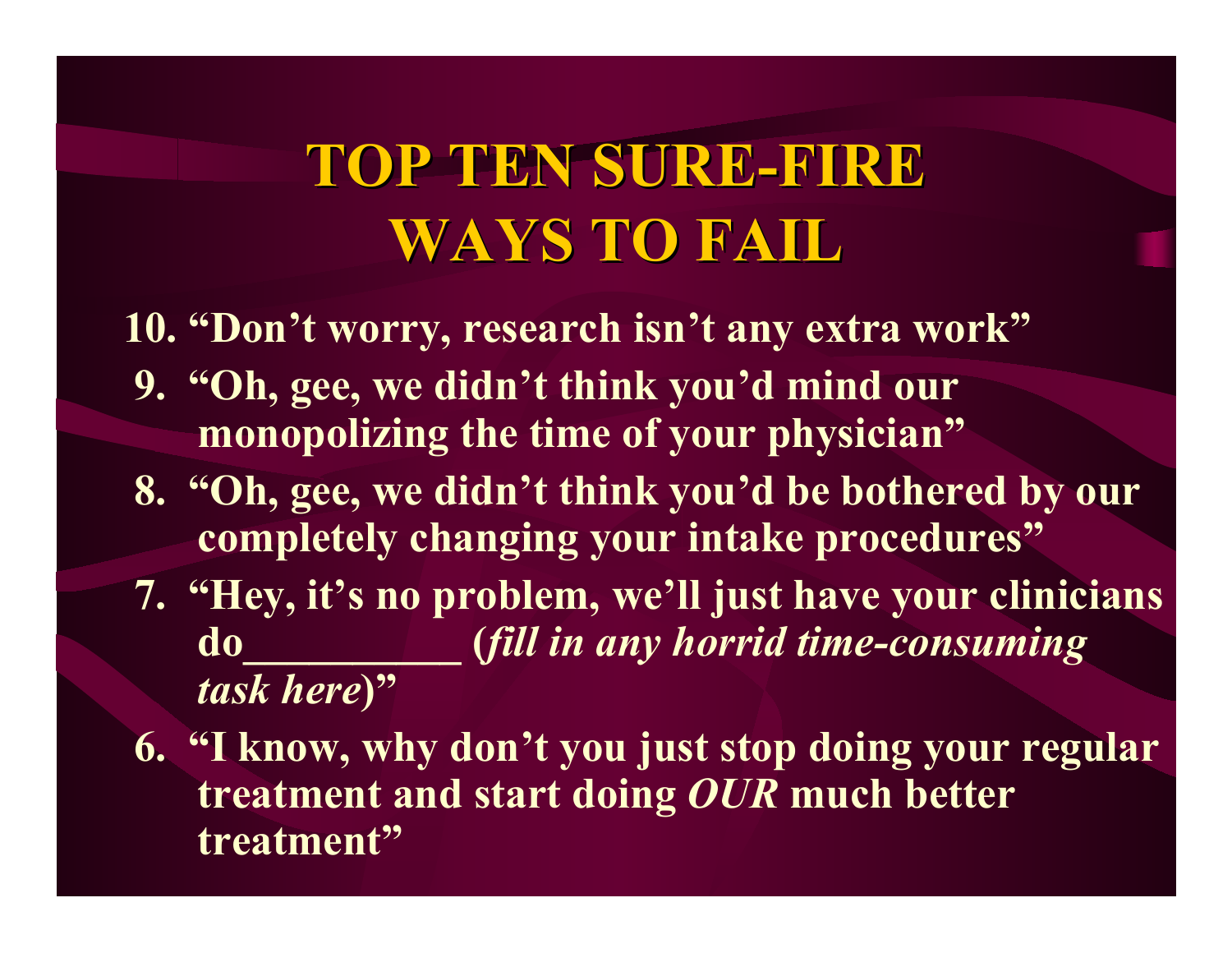# TOP TEN SURE-FIRE WAYS TO FAIL

- **5. "Oh, it's a research thing, you w ouldn't understand"**
- **4. "Golly, you think a 10 hour assessment battery is too**  *long***?"**
- **3. "You mean w ant us to** *pay* **for space the study uses?"**
- **2. "Nah, w e don't need to include the Program Staff in the planning meetings"**
- **1. "Nah, w e don't have to bother tell the clinic staff how the study came out!"**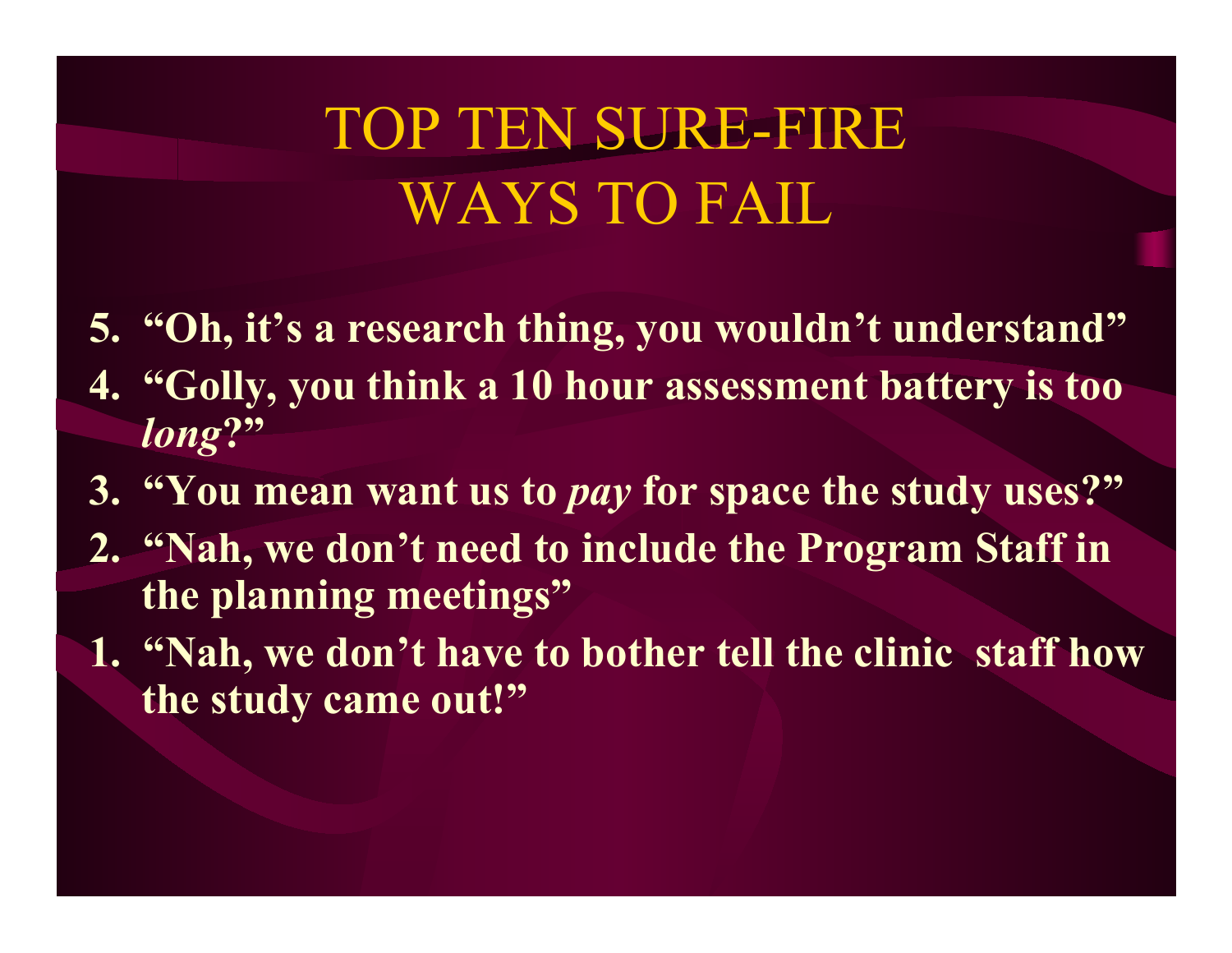"Yale-DCF-ABH-Genesis" Project SAFE pilot study

- •• Developed and implemented by four institutional collaborators
- $\bullet$  Target treatment initiation in individuals referred by child protection system
- $\bullet$ • Design blended both efficacy and effectiveness strategies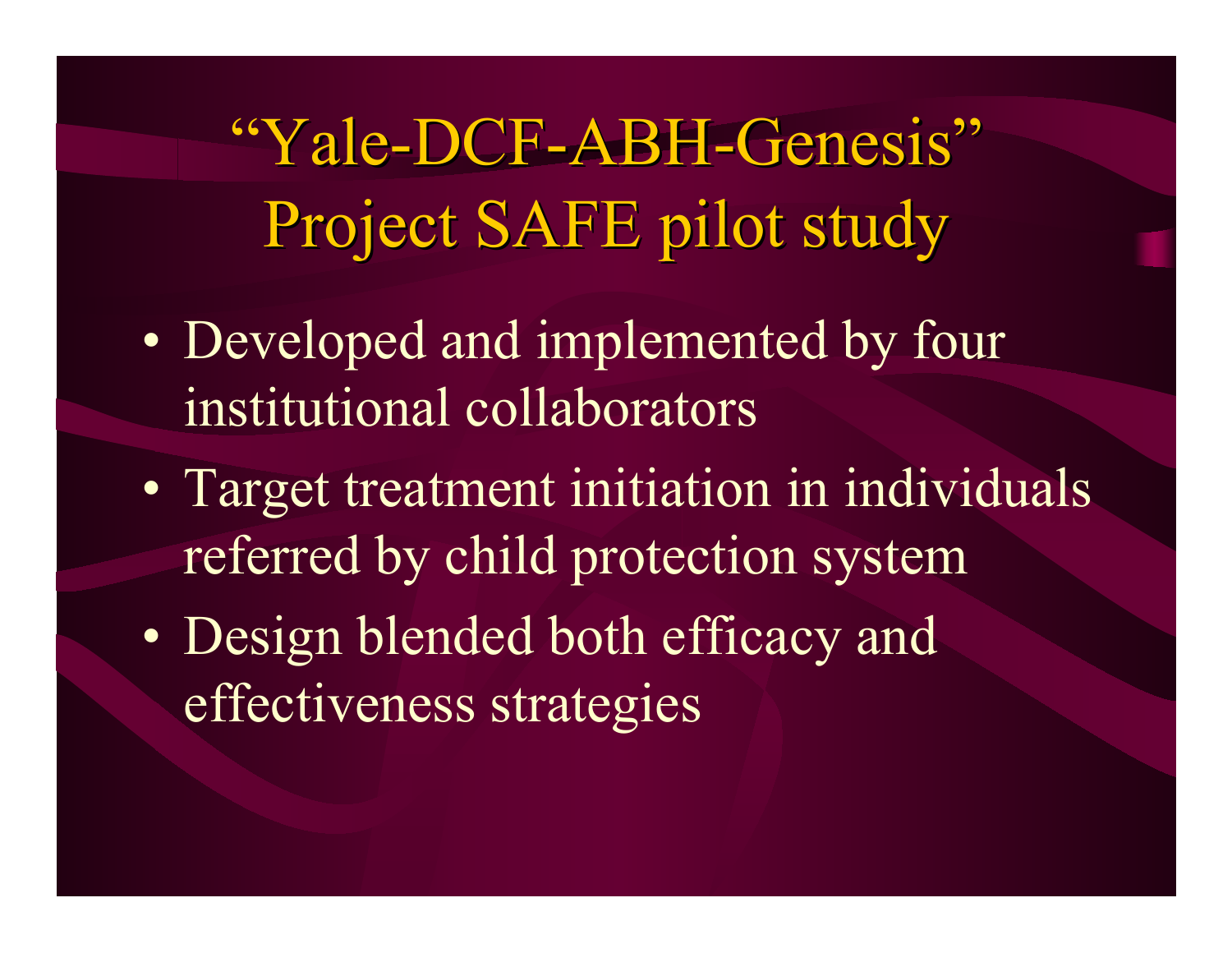# Emphasis on 'effectiveness'

- **Study took place at Community Treatment Program (CTP) with n o prior involvement in research**
- **Clinicians = CTP staff**
- **Broad inclusion criteria for partici pants**
- **Assessments brief; limited to those alread y in clinic's battery**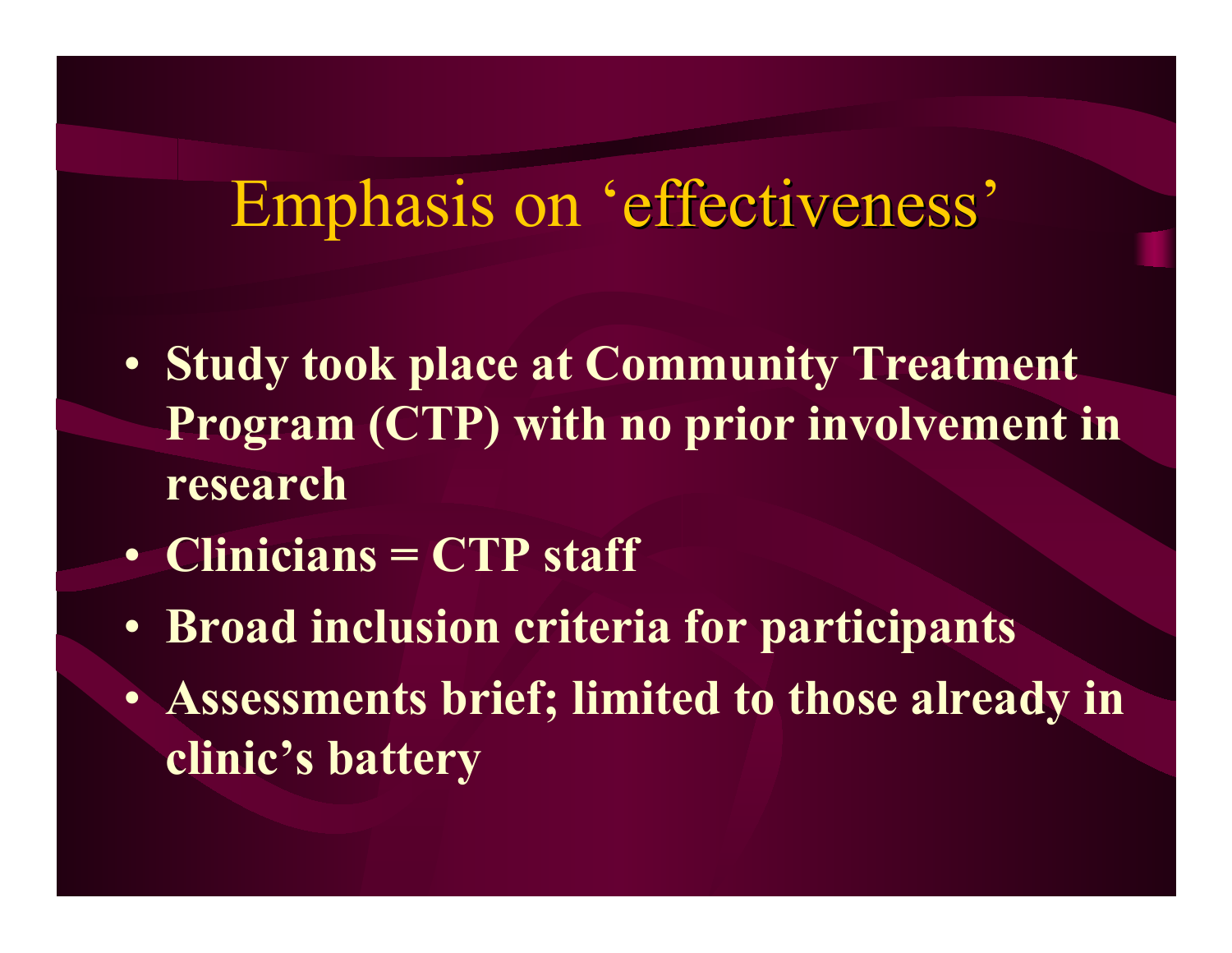# Project SAFE

- **Links substance abuse & child welfare systems**
- **1. DCF worker identifies parent/caregiver suspected of substance abuse**
- **2. DCF worker calls ABH 800-number, receives a ppointme nt within 24 hours.**
- **3. Parent receives substance use evaluation**
- **4. Free treatment p rovided within ABH Network**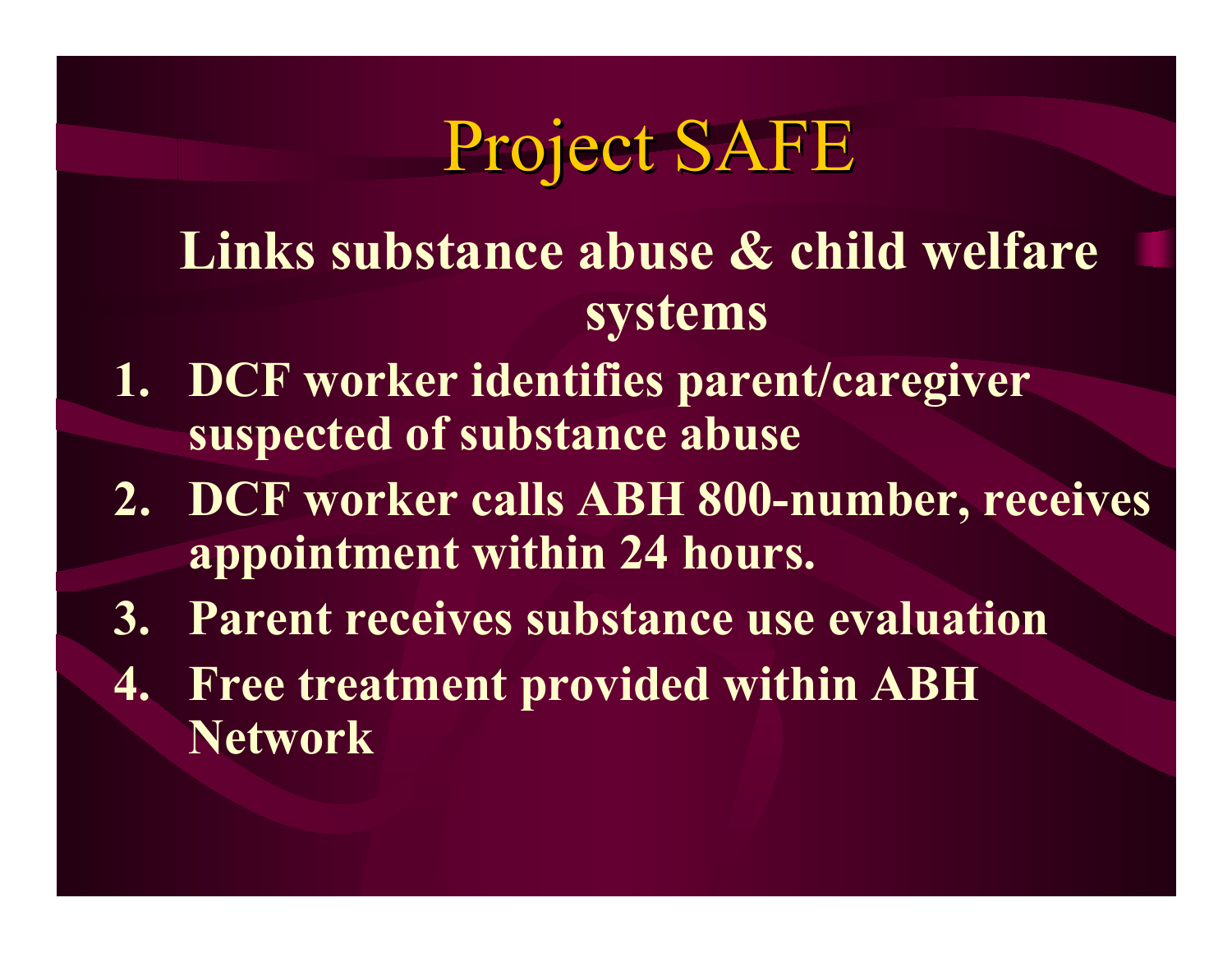# Project SAFE: Successes

- •**23,447 referrals since 1995**
- •**68% complete initial evaluation**

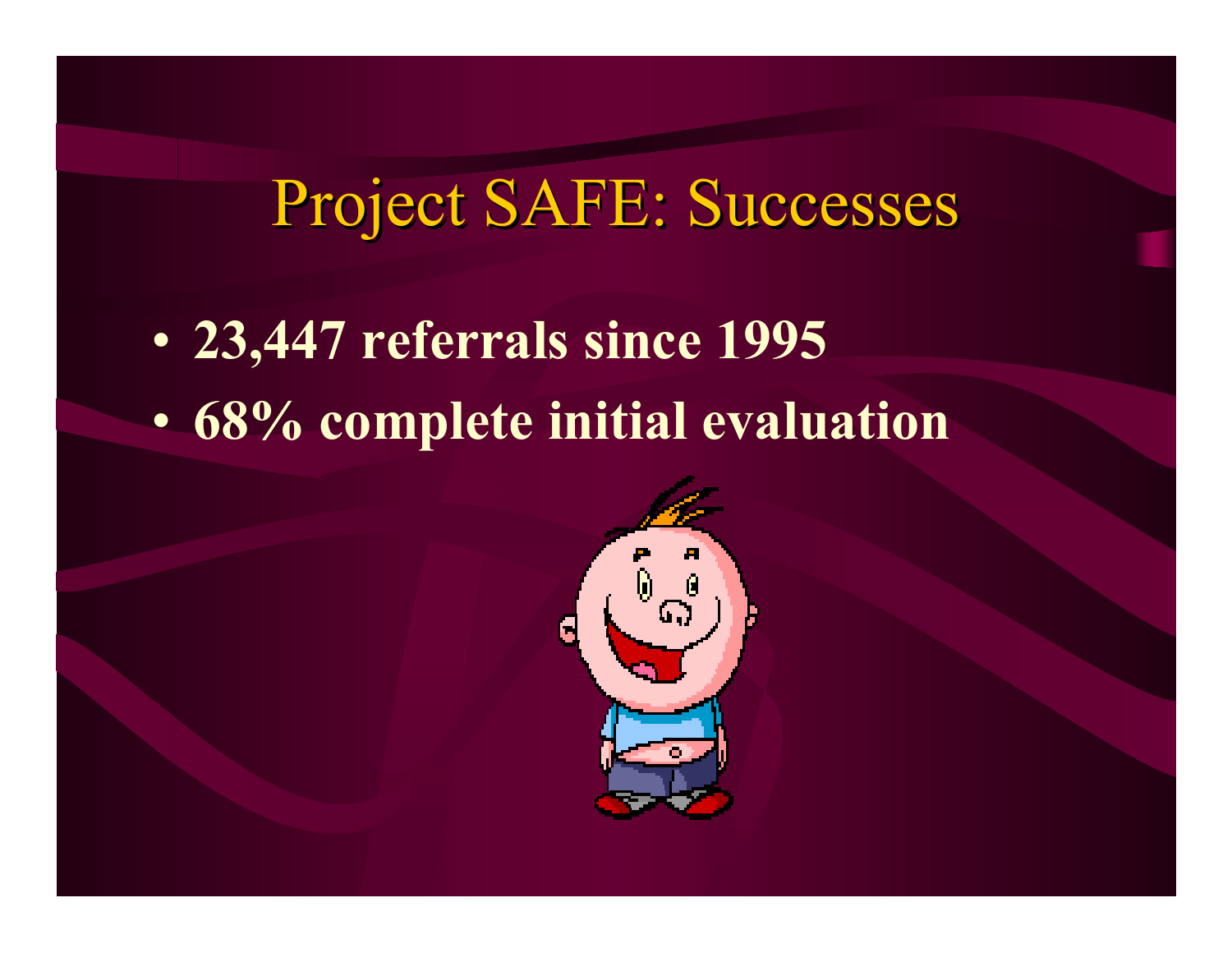# Project SAFE: Challenges

**Onl y 36% of those who present for an evaluation and are referred for treat ment attend 1 or m ore treatment sessions**

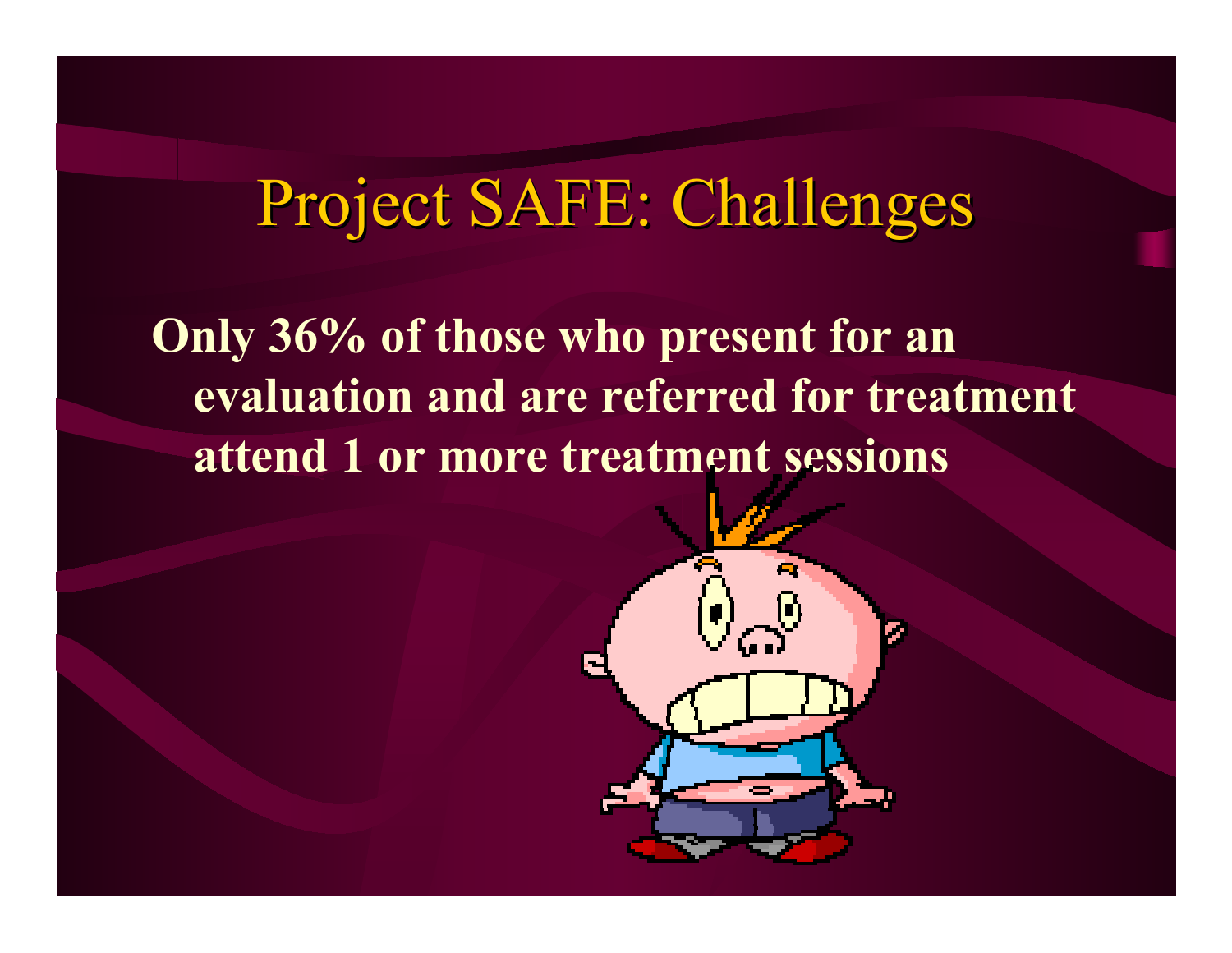## Research question:

- **Motivational app roaches have high level of empirical support among alcohol/smoking populations, but….**
- **Can Motivational Interviewing techniques be used i n 'real world ' cli nical programs t o enhance treatment initiation?**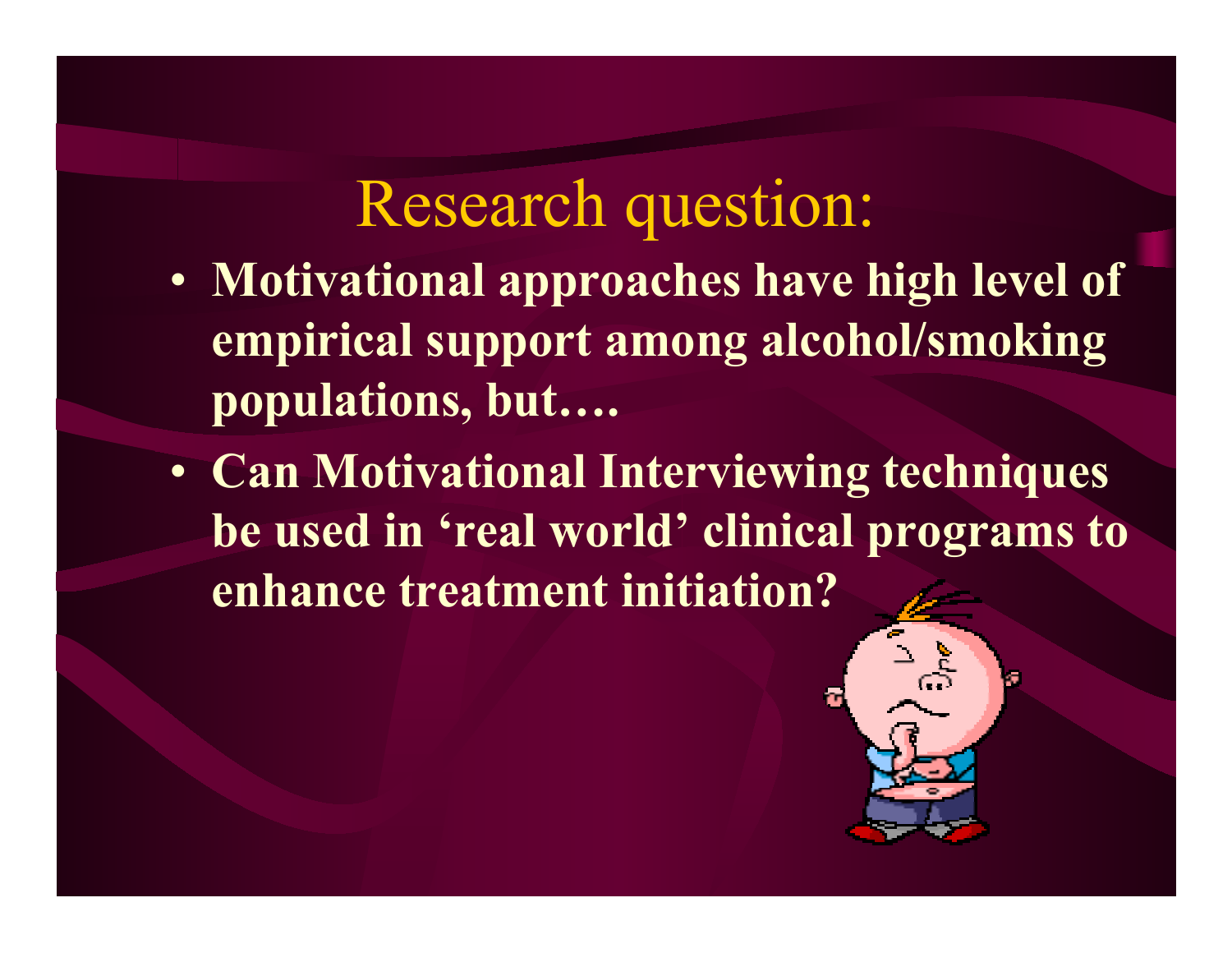# Study Design

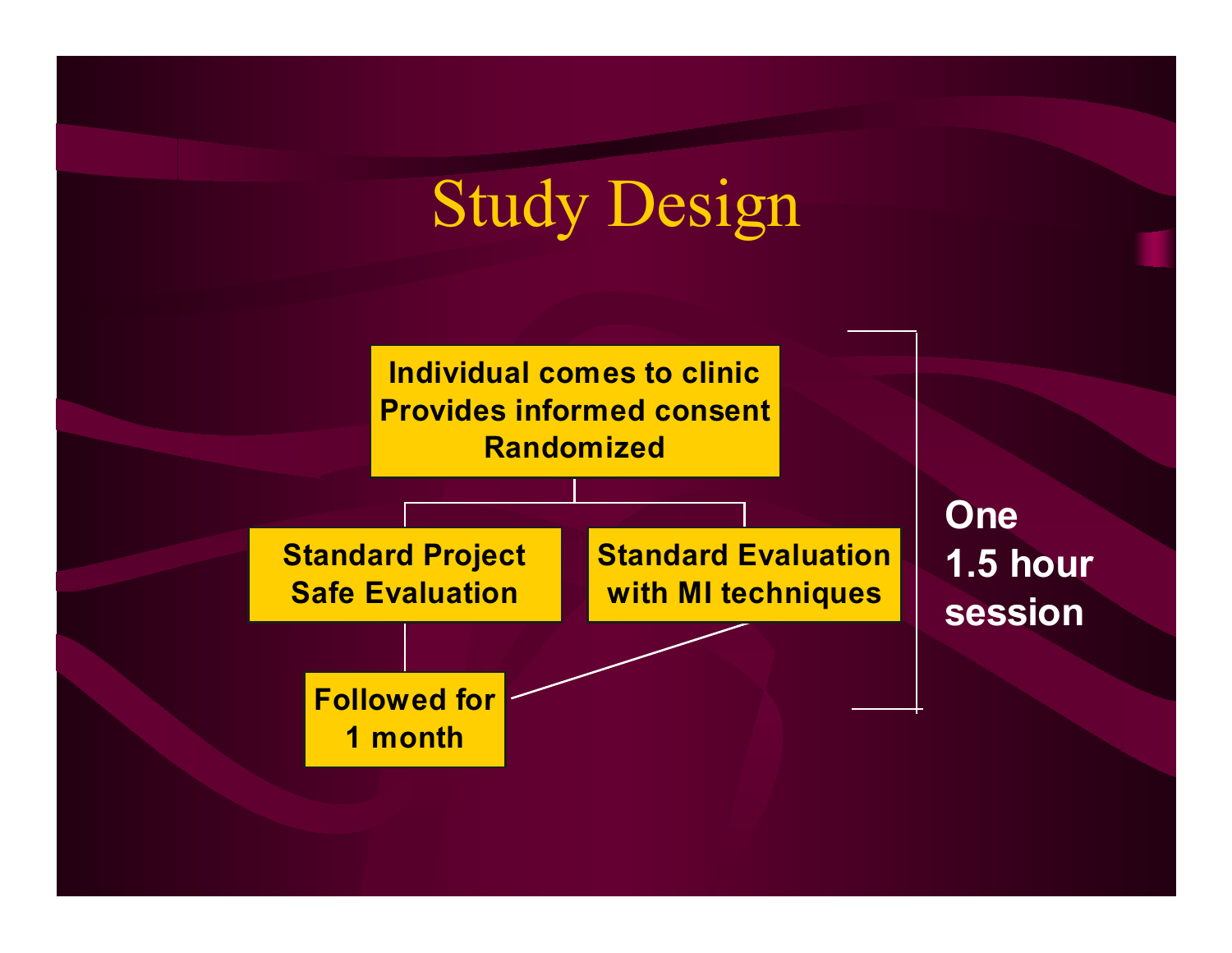### Motivational techniques **Hei ghten awareness of personal consequ ences of use:**

 *"What bothers you about your substance use?"*

#### **Express empathy:**

 *"It must have been difficult for you to come here today."*

#### **Avoid resistance:**

 *"What you decide to do about your substance use is up to you."*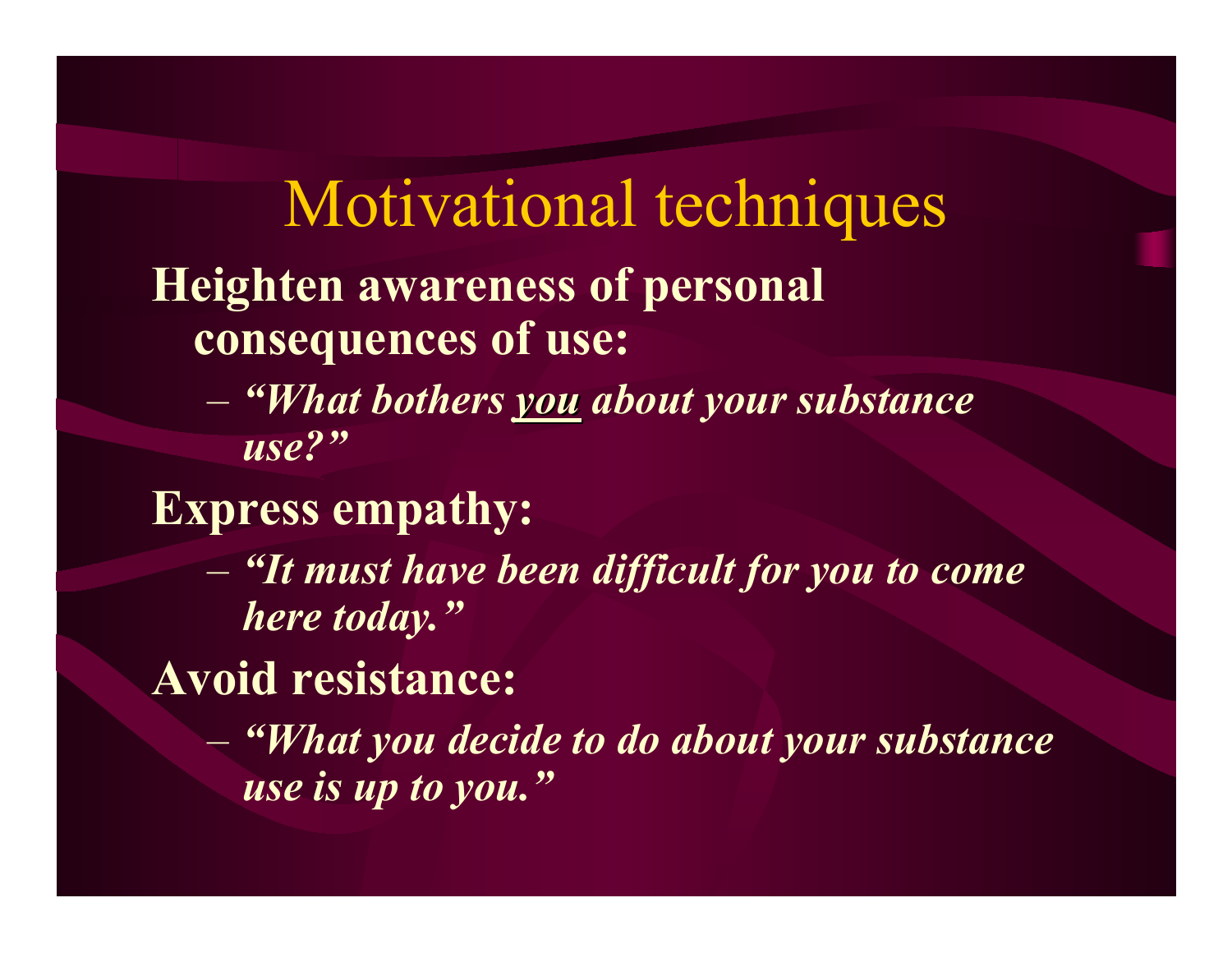# Clinician training

- •• One day training
- •• Emphasis on integrating motivational techniques int <sup>o</sup>'standard' intake evaluation done at clinic
- •• MI has high appeal to clinic staff
- •• Clinicians note they're 'already doing this', so 'you won't find a difference'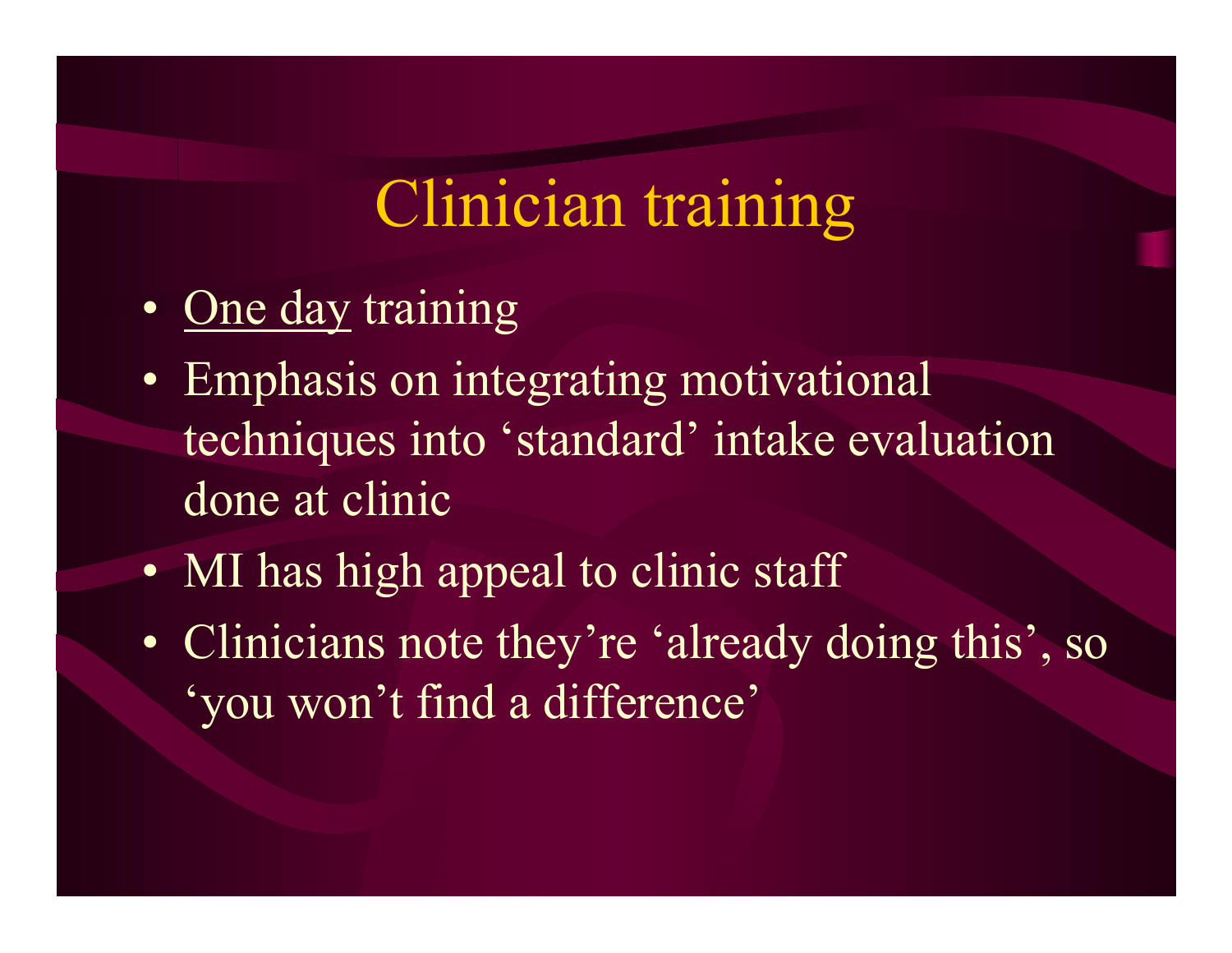# Research/clinical dynamic tensions

 $\bullet$  Access to training resources  $\bullet$ • Challenges associated with randomization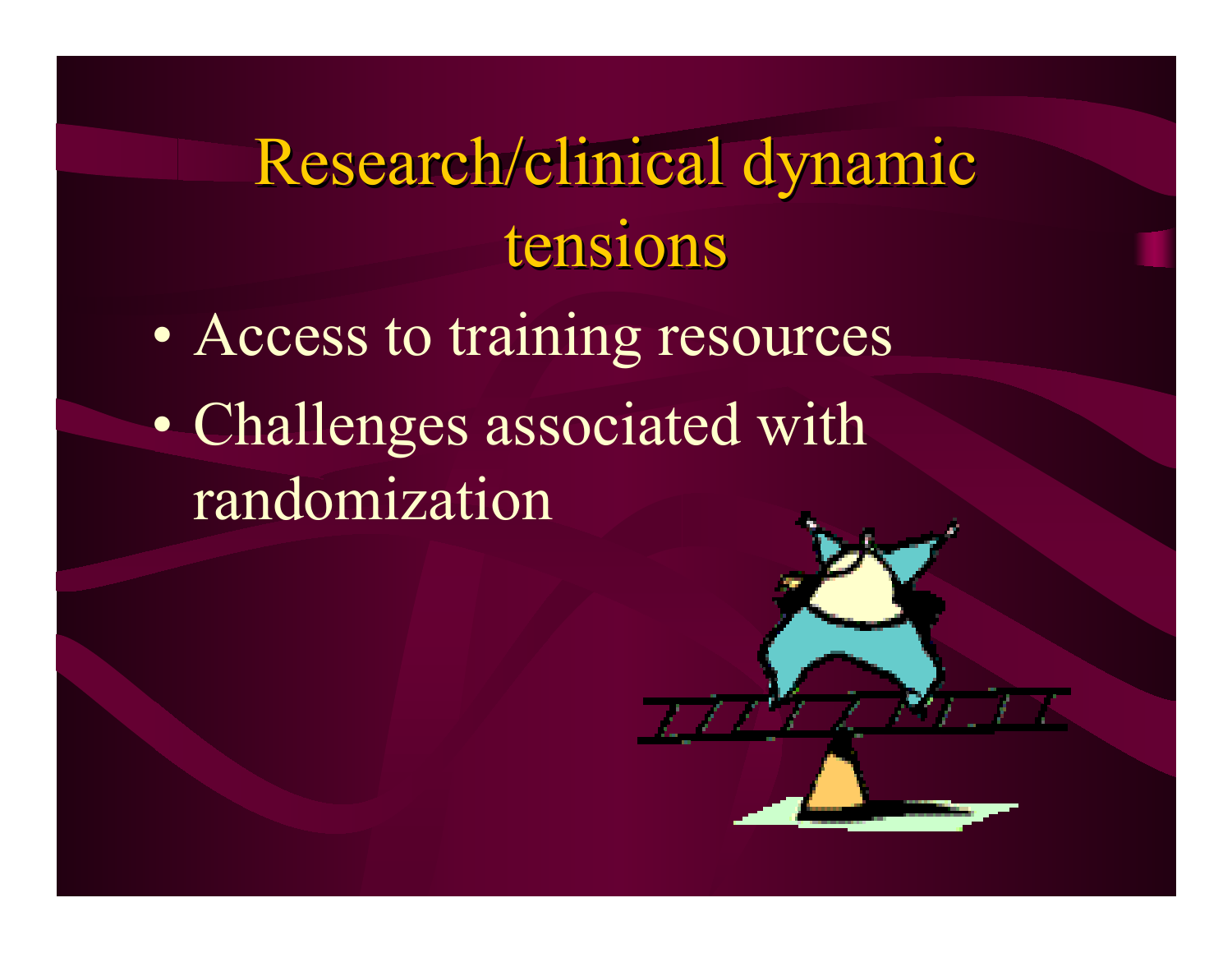# Strategies for success

- **Fou r groups met several times and solved problem s collaborati vel y**
- **Involvement of key s taff at all phases of project: plannin g, implementation, analysis, and presentation of result s**
- **Frequent, ongoing communication including weekl y meetings**
- **Integrate research int o cli nic activities**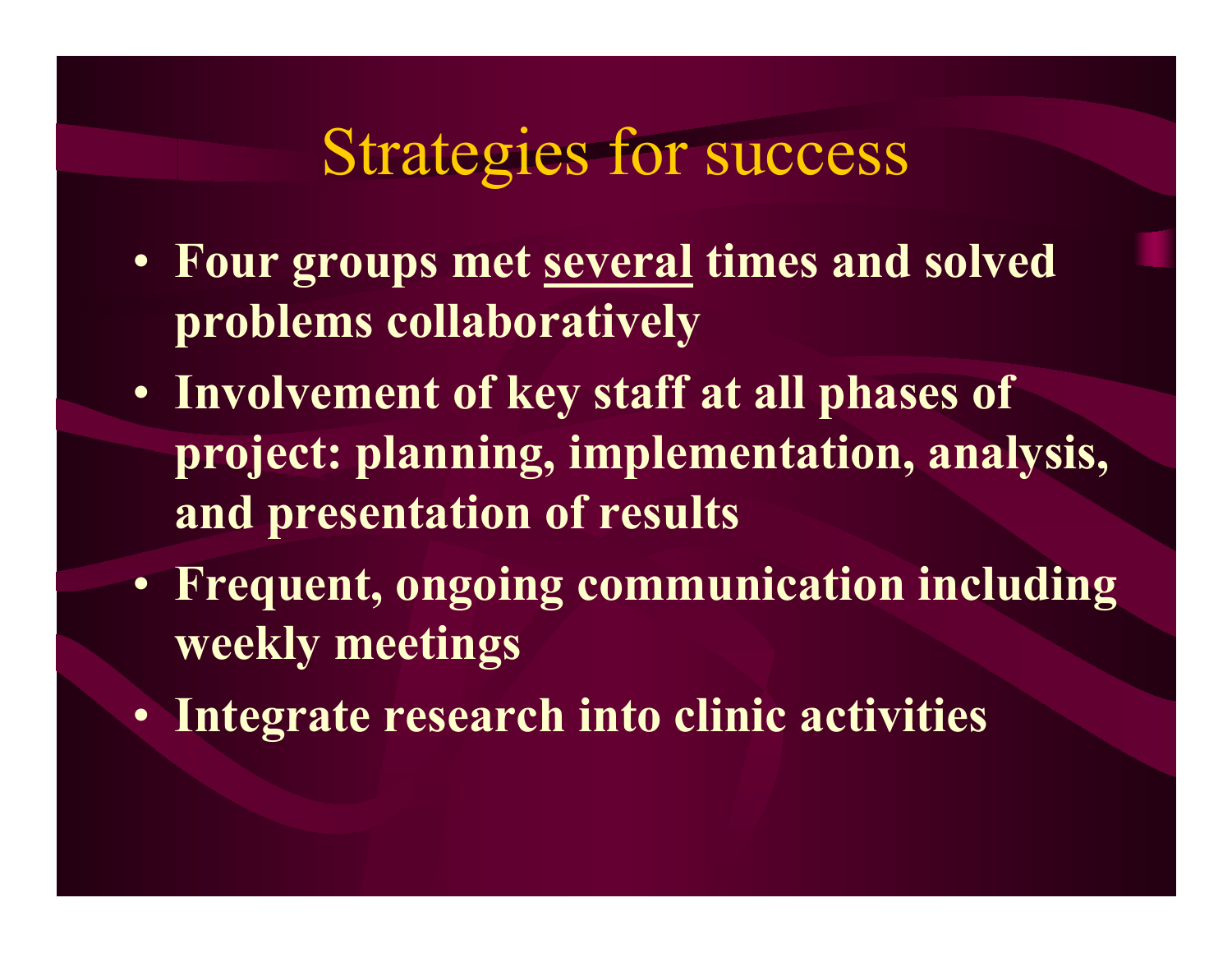#### More strategies

- **Researchers assumed responsibility for data collection & management**
- **Minimized assessment burden on clinicians**
- **Compensation to clinic and clinicians**

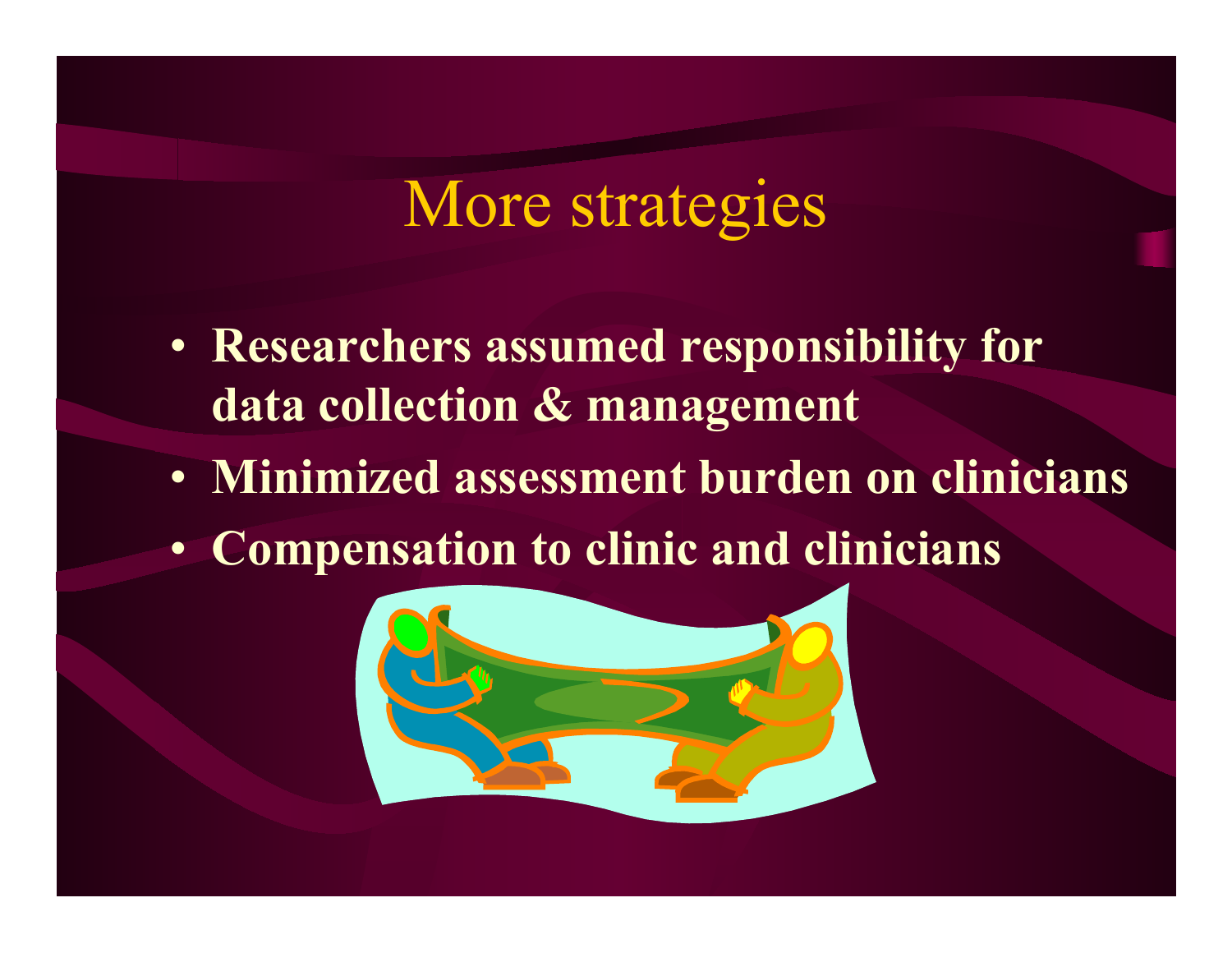# Participant characteristics N=60

- **70% female**
- 50% single/divorced
- **Average of two children**
- **92% report recent alcohol use**
- **77% report recent marijuana use**
- •**53% report recent cocaine use**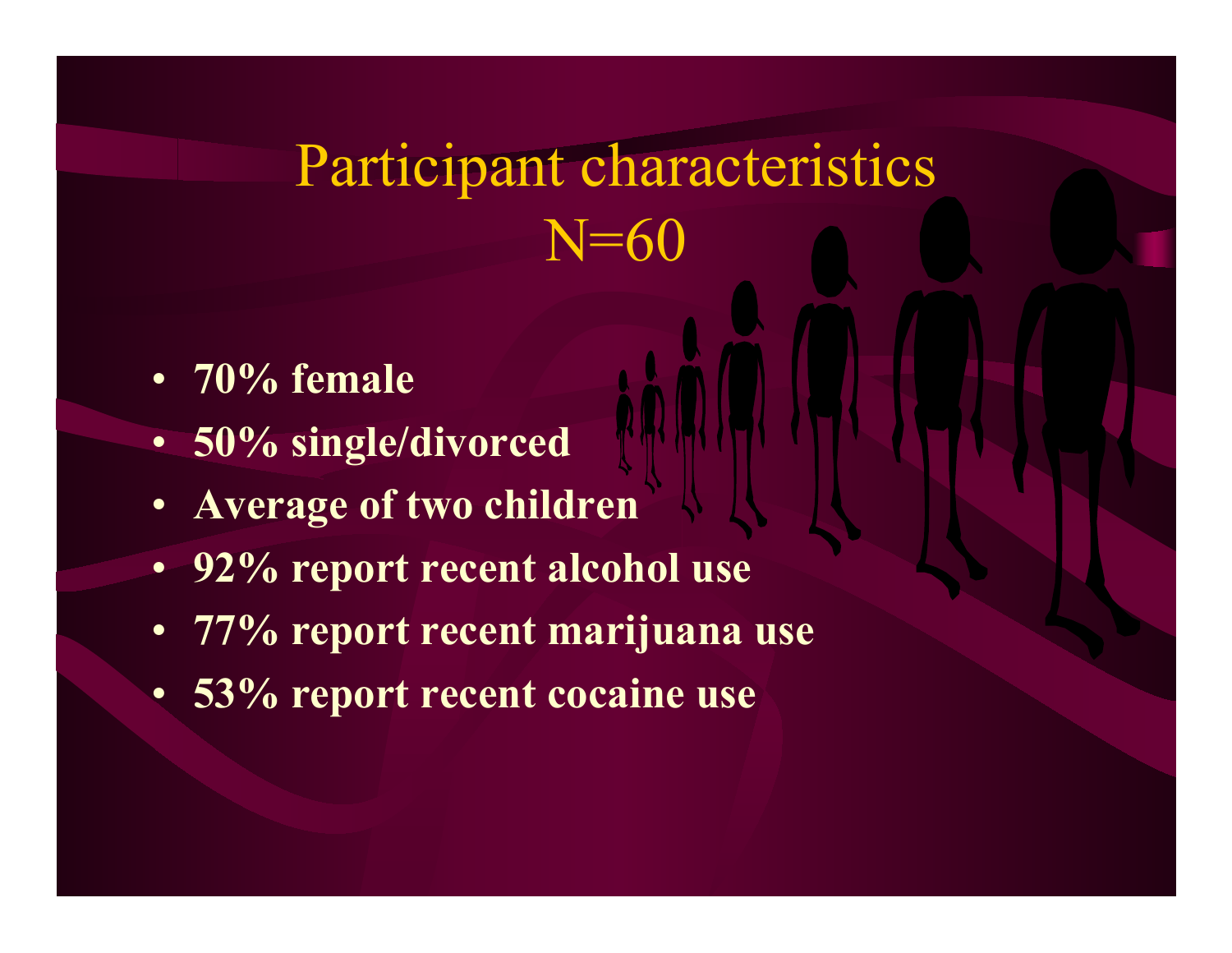# Rates of treatment initiation by group

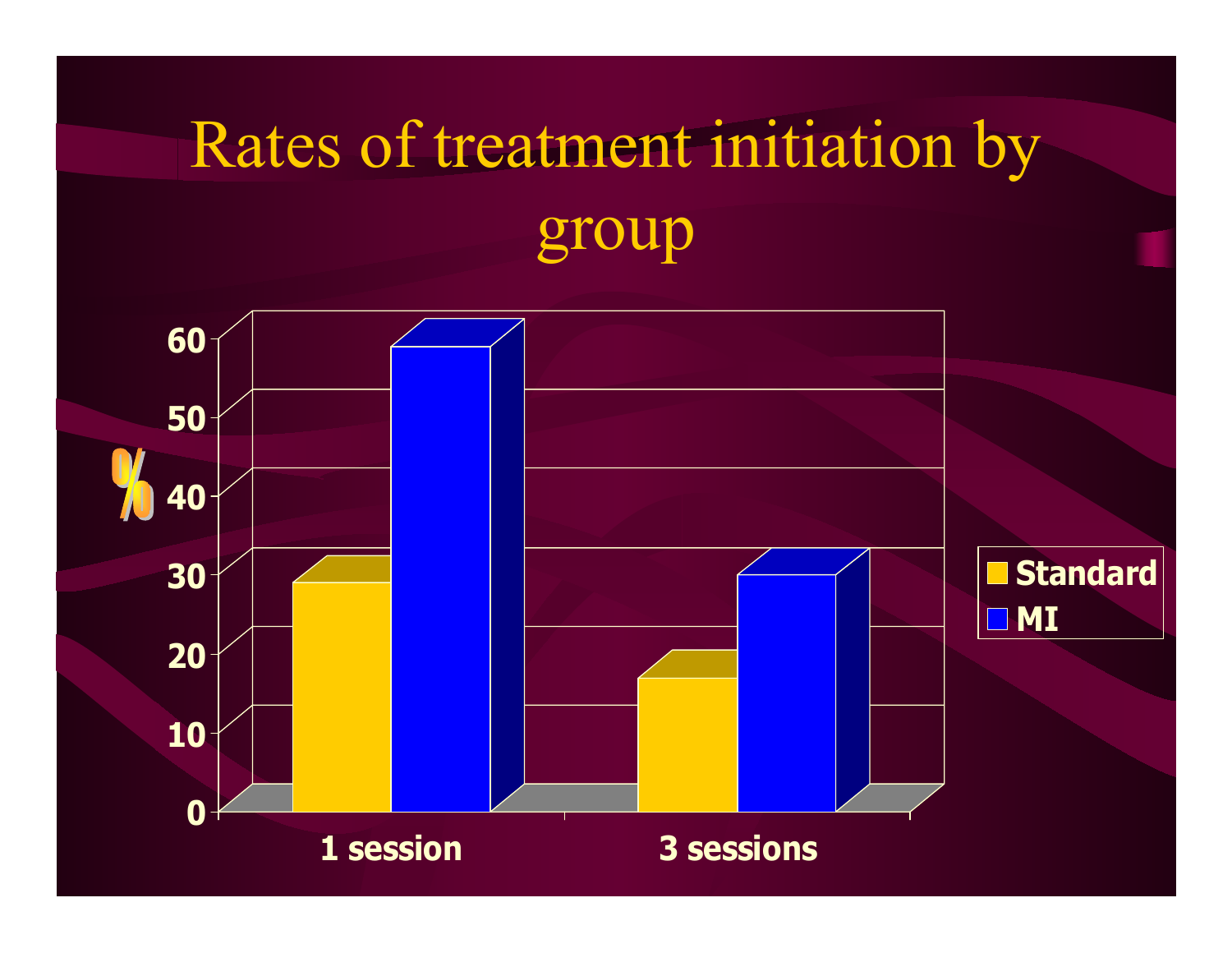#### More details

• *American Journal on Addictions* (2001). Motivational Interviewing to enhance treatment initiation in substance abusers: An effectiveness study. 10, 335-339

• *NIDA Research & Practice (2002)* First issue.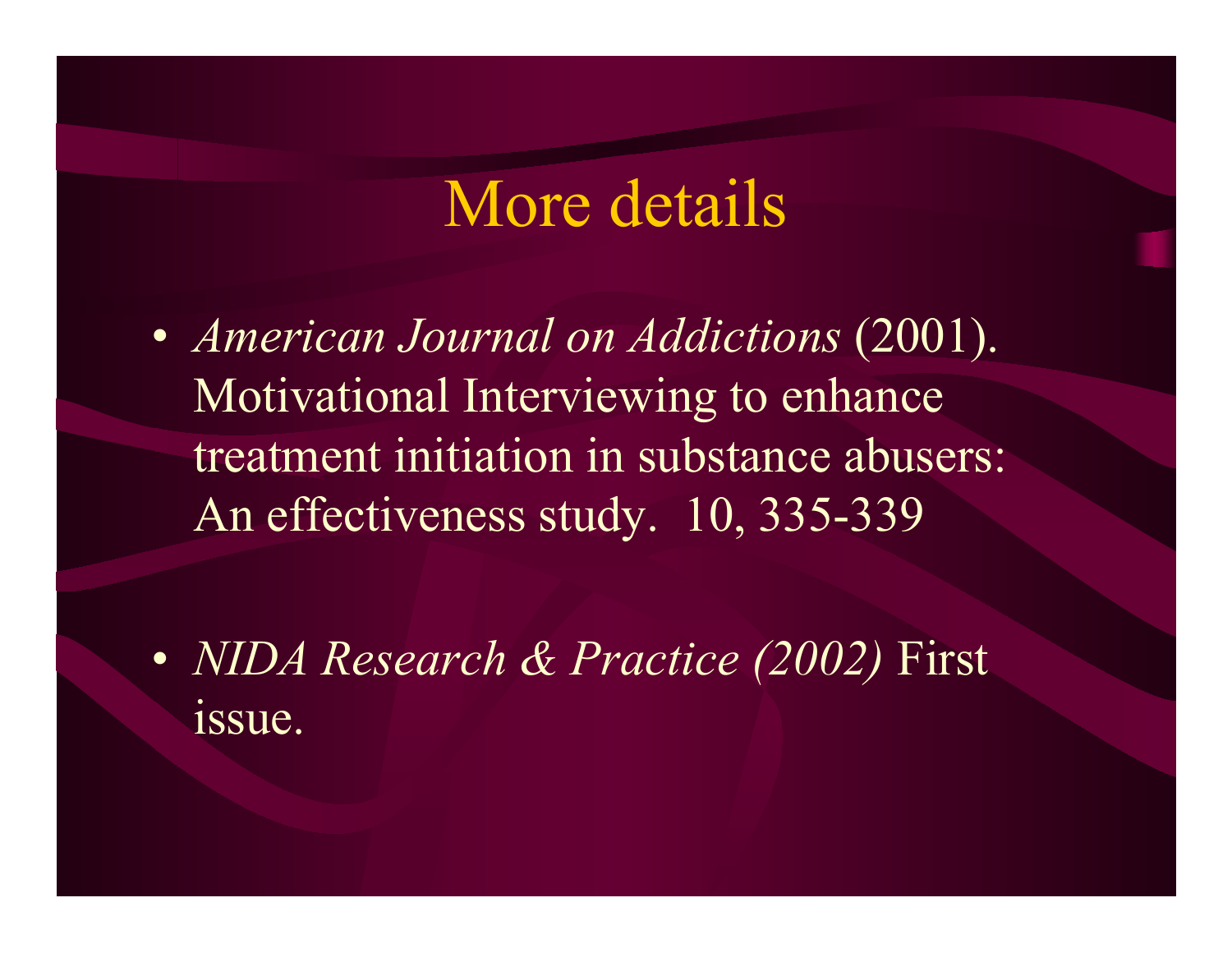# **Bottom Line Implications Bottom Line Implications**

- • **Motivational Interviewing techniques can be used effectively in community programs**
- • **MI techniques are powerful and practical: One MI session doubled rate of treatment initiation**
- $\bullet$  **Model for a CTN protocol taking place in 11 site nationally**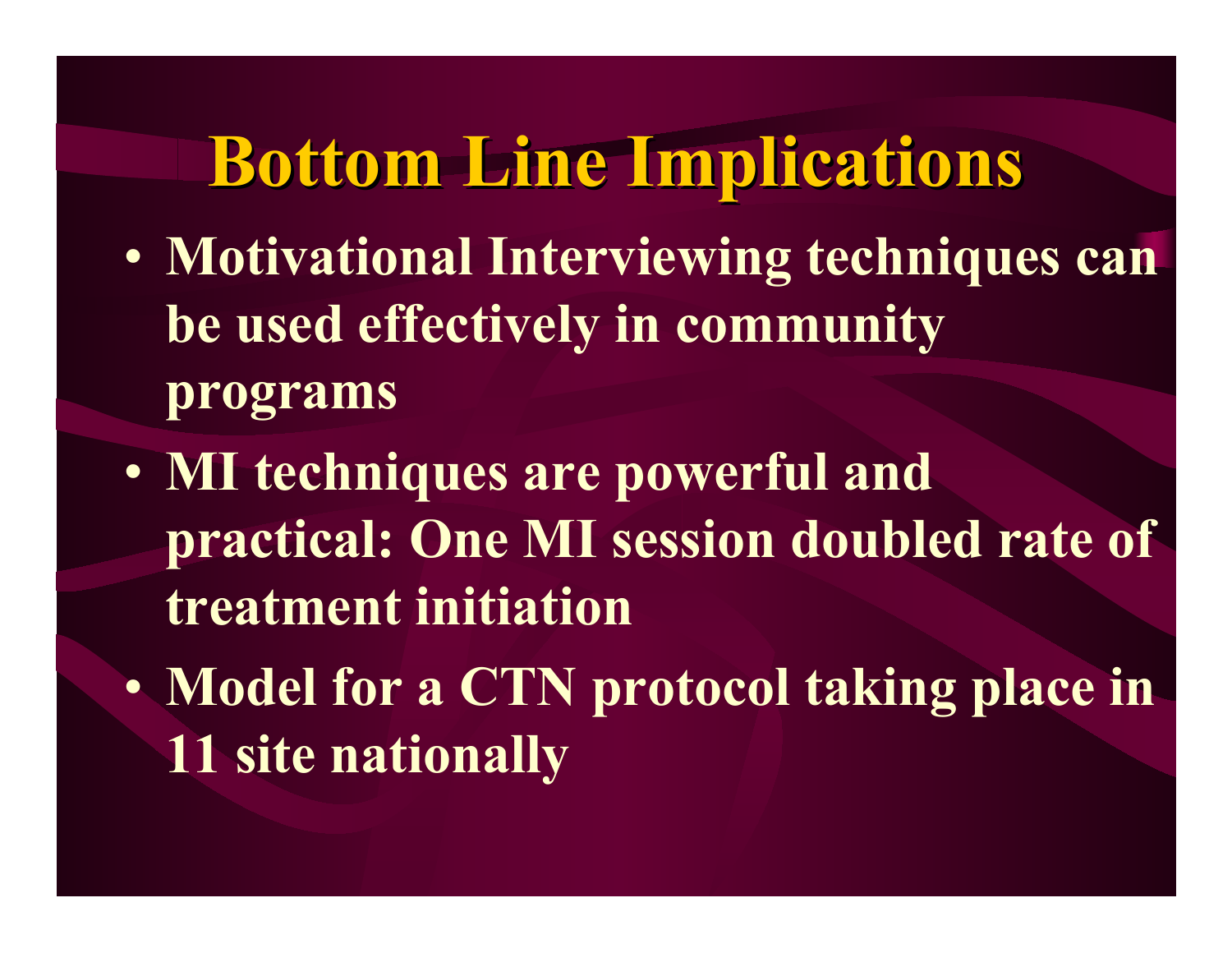# "Do's" for Clinical Researchers

- **Involve all key s t a ff at all phases of project**
- **Address issues that are relevant t o both clinicians** *an d* **researchers**
- **Integrate research staff into clinic activities**
- **Minimize burden on staff and clients**